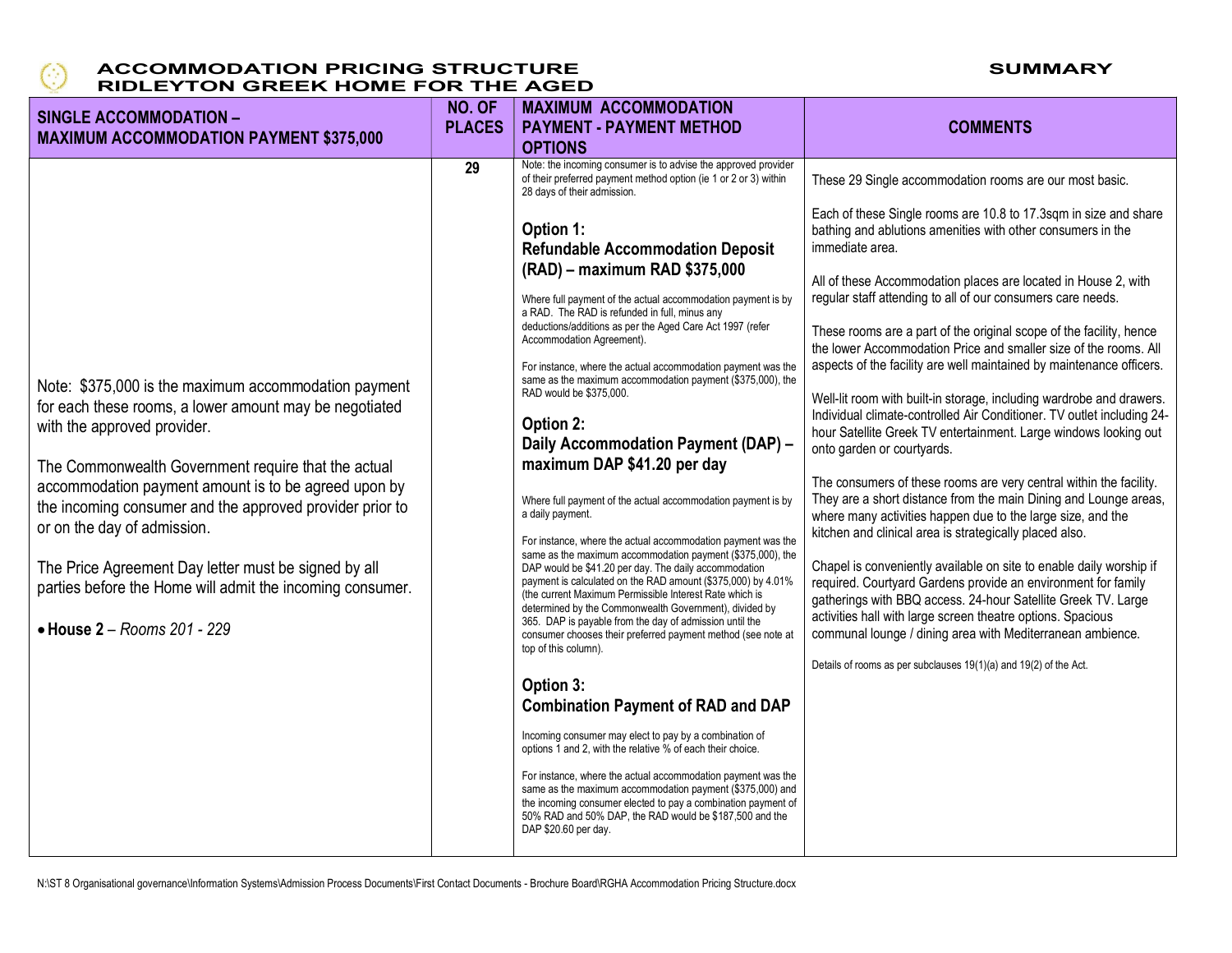

| <b>PRIVATE ACCOMMODATION -</b><br><b>MAXIMUM ACCOMMODATION PAYMENT \$400,000</b>                                                                                                                       | NO. OF<br><b>PLACES</b> | <b>MAXIMUM ACCOMMODATION</b><br><b>PAYMENT - PAYMENT METHOD</b><br><b>OPTIONS</b>                                                                                                                                                                                                                                                                                                                                                                                                                                           | <b>COMMENTS</b>                                                                                                                                                                                                                                                                                                                                                                                                                                                                        |
|--------------------------------------------------------------------------------------------------------------------------------------------------------------------------------------------------------|-------------------------|-----------------------------------------------------------------------------------------------------------------------------------------------------------------------------------------------------------------------------------------------------------------------------------------------------------------------------------------------------------------------------------------------------------------------------------------------------------------------------------------------------------------------------|----------------------------------------------------------------------------------------------------------------------------------------------------------------------------------------------------------------------------------------------------------------------------------------------------------------------------------------------------------------------------------------------------------------------------------------------------------------------------------------|
|                                                                                                                                                                                                        | 30                      | Note: the incoming consumer is to advise the approved provider<br>of their preferred payment method option (ie 1 or 2 or 3) within<br>28 days of their admission.                                                                                                                                                                                                                                                                                                                                                           | These 30 Single accommodation rooms are of simple design, but<br>quite tasteful.                                                                                                                                                                                                                                                                                                                                                                                                       |
|                                                                                                                                                                                                        |                         | Option 1:<br><b>Refundable Accommodation Deposit</b><br>(RAD) - maximum RAD \$400,000                                                                                                                                                                                                                                                                                                                                                                                                                                       | Each of these Single rooms are 16.8sqm in size and have their<br>own private ensuite bathroom and toilet also.                                                                                                                                                                                                                                                                                                                                                                         |
|                                                                                                                                                                                                        |                         | Where full payment of the actual accommodation payment is by<br>a RAD. The RAD is refunded in full, minus any<br>deductions/additions as per the Aged Care Act 1997 (refer<br>Accommodation Agreement).                                                                                                                                                                                                                                                                                                                     | All of these Accommodation places are located in House 1, with<br>regular staff attending to all of our consumers care needs.<br>These rooms were originally the hostel of the facility, generally<br>better facilitated toward consumers with lighter care needs. The                                                                                                                                                                                                                 |
| Note: \$400,000 is the maximum accommodation payment<br>for each these rooms, a lower amount may be negotiated                                                                                         |                         | For instance, where the actual accommodation payment was the<br>same as the maximum accommodation payment (\$400,000), the<br>RAD would be \$400,000.                                                                                                                                                                                                                                                                                                                                                                       | needs of consumers in this area of the facility are more diverse<br>now, but the care is of a very high quality. All aspects of the facility<br>are well maintained by maintenance officers.                                                                                                                                                                                                                                                                                           |
| with the approved provider.<br>The Commonwealth Government require that the actual<br>accommodation payment amount is to be agreed upon by<br>the incoming consumer and the approved provider prior to |                         | Option 2:<br>Daily Accommodation Payment (DAP) -<br>maximum DAP \$43.95 per day<br>Where full payment of the actual accommodation payment is by<br>a daily payment.                                                                                                                                                                                                                                                                                                                                                         | Large well-lit room with ample built-in storage, including wardrobe<br>and drawers. Ensuite includes storage area for toiletries etc.<br>Individual climate-controlled Air Conditioner. TV outlet including 24-<br>hour Satellite Greek TV entertainment. Kitchenette cupboard and<br>sink facilities. Large windows looking out onto garden or<br>courtyards.                                                                                                                         |
| or on the day of admission.<br>The Price Agreement Day letter must be signed by all<br>parties before the Home will admit the incoming consumer.<br>• House 1 - Rooms 101 - 116; 123 - 136             |                         | For instance, where the actual accommodation payment was the<br>same as the maximum accommodation payment (\$400,000), the<br>DAP would be \$43.95 per day. The daily accommodation<br>payment is calculated on the RAD amount (\$400,000) by 4.01%<br>(the current Maximum Permissible Interest Rate which is<br>determined by the Commonwealth Government), divided by<br>365. DAP is payable from the day of admission until the<br>consumer chooses their preferred payment method (see note at<br>top of this column). | The consumers of these rooms are at the epicentre of the facility.<br>They are a short distance from the main foyer, which incorporates<br>a large lounge and is in the direct vicinity of the Activities Hall. The<br>Area has its own two dining rooms, and the clinical area is located<br>on the southern side. This is the Area that is never short on<br>Activity, and while a little less private, is a great area for consumers<br>who are very social and have many visitors. |
|                                                                                                                                                                                                        |                         | Option 3:<br><b>Combination Payment of RAD and DAP</b><br>Incoming consumer may elect to pay by a combination of<br>options 1 and 2, with the relative % of each their choice.                                                                                                                                                                                                                                                                                                                                              | Chapel is conveniently available on site to enable daily worship if<br>required. It is also accessible directly from Area 1. Courtyard<br>Gardens provide an environment for family gatherings with BBQ<br>access. 24-hour Satellite Greek TV. Large activities hall with large<br>screen theatre options. Spacious communal lounge / dining area                                                                                                                                      |
|                                                                                                                                                                                                        |                         | For instance, where the actual accommodation payment was the<br>same as the maximum accommodation payment (\$400,000) and<br>the incoming consumer elected to pay a combination payment of<br>50% RAD and 50% DAP, the RAD would be \$200,000 and the<br>DAP \$21.97 per day.                                                                                                                                                                                                                                               | with Mediterranean ambience.<br>Details of rooms as per subclauses 19(1)(a) and 19(2) of the Act.                                                                                                                                                                                                                                                                                                                                                                                      |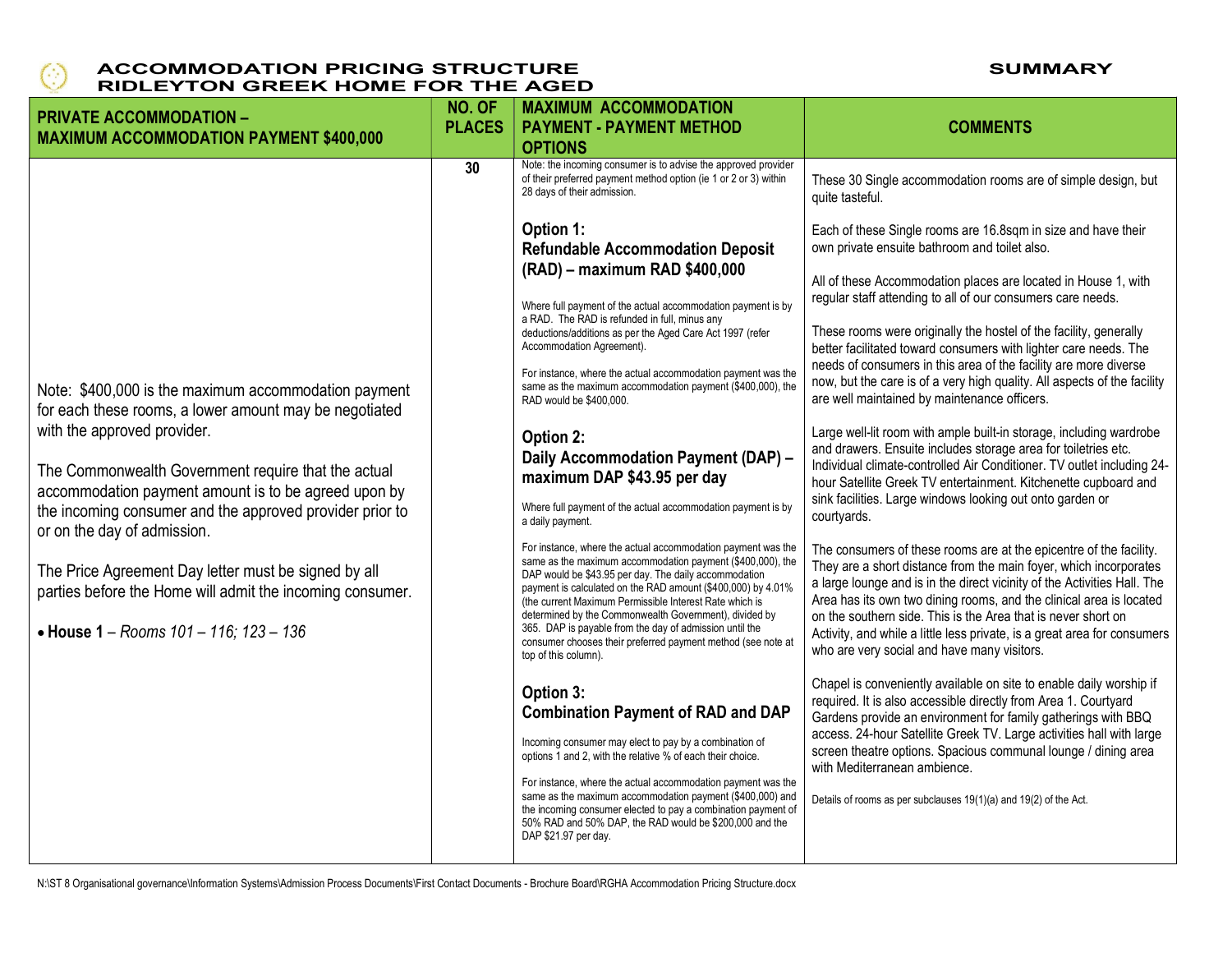

| <b>PREMIUM ACCOMMODATION -</b><br><b>MAXIMUM ACCOMMODATION PAYMENT \$450,000</b>                                                              | NO. OF<br><b>PLACES</b> | <b>MAXIMUM ACCOMMODATION</b><br><b>PAYMENT - PAYMENT METHOD</b><br><b>OPTIONS</b>                                                                                                                                                                                             | <b>COMMENTS</b>                                                                                                                                                                                                                                                               |
|-----------------------------------------------------------------------------------------------------------------------------------------------|-------------------------|-------------------------------------------------------------------------------------------------------------------------------------------------------------------------------------------------------------------------------------------------------------------------------|-------------------------------------------------------------------------------------------------------------------------------------------------------------------------------------------------------------------------------------------------------------------------------|
|                                                                                                                                               | 36                      | Note: the incoming consumer is to advise the approved provider<br>of their preferred payment method option (ie 1 or 2 or 3) within<br>28 days of their admission.                                                                                                             | These 36 Single accommodation rooms are of newer design and<br>are well facilitated.                                                                                                                                                                                          |
|                                                                                                                                               |                         | Option 1:<br><b>Refundable Accommodation Deposit</b><br>(RAD) - maximum RAD \$450,000                                                                                                                                                                                         | Each of these Single rooms are 22.6+sqm in size and have their<br>own private ensuite bathroom and toilet also.<br>These particular Accommodation places are across multiple areas.<br>6 of these rooms are on the western side of House 1 and 30 of are                      |
|                                                                                                                                               |                         | Where full payment of the actual accommodation payment is by<br>a RAD. The RAD is refunded in full, minus any<br>deductions/additions as per the Aged Care Act 1997 (refer<br>Accommodation Agreement).                                                                       | located in House 3. These rooms are all private and self-contained,<br>and are close in proximity to dining and nursing facilities. All<br>aspects of the facility are well maintained by maintenance officers.                                                               |
| Note: \$450,000 is the maximum accommodation payment<br>for each these rooms, a lower amount may be negotiated<br>with the approved provider. |                         | For instance, where the actual accommodation payment was the<br>same as the maximum accommodation payment (\$450,000), the<br>RAD would be \$450,000.<br>Option 2:                                                                                                            | Spacious well-lit room with ample built-in storage, including<br>wardrobe and drawers. Large ensuite includes storage area for<br>toiletries etc. Individual climate-controlled Air Conditioner. TV outlet<br>including 24-hour Satellite Greek TV entertainment. Kitchenette |
| The Commonwealth Government require that the actual<br>accommodation payment amount is to be agreed upon by                                   |                         | Daily Accommodation Payment (DAP) -<br>maximum DAP \$49.44 per day                                                                                                                                                                                                            | cupboard and sink facilities. Large window looking out onto garden<br>or courtyard.                                                                                                                                                                                           |
| the incoming consumer and the approved provider prior to<br>or on the day of admission.                                                       |                         | Where full payment of the actual accommodation payment is by<br>a daily payment.<br>For instance, where the actual accommodation payment was the                                                                                                                              | The consumers of the six House 1 rooms may dine in the more<br>appropriate of either of the House 1 dining rooms. House 3 is<br>spread across 3 corridors but still maintain access to large and<br>refurbished dining and lounge facilities as well as the main              |
| The Price Agreement Day letter must be signed by all<br>parties before the Home will admit the incoming consumer.                             |                         | same as the maximum accommodation payment (\$450,000), the<br>DAP would be \$49.44 per day. The daily accommodation<br>payment is calculated on the RAD amount (\$450,000) by 4.01%<br>(the current Maximum Permissible Interest Rate which is                                | activities hall. Immobile consumers are very well attended by care<br>staff in their own rooms if need be.                                                                                                                                                                    |
| $\bullet$ House 1 - Rooms 117 - 122<br>$\bullet$ House 3 - Rooms 301 - 330                                                                    |                         | determined by the Commonwealth Government), divided by<br>365. DAP is payable from the day of admission until the<br>consumer chooses their preferred payment method (see note at<br>top of this column).                                                                     | All consumers of course have their own personal choice of either<br>attending a dining room or remaining in their room.                                                                                                                                                       |
|                                                                                                                                               |                         | Option 3:<br><b>Combination Payment of RAD and DAP</b>                                                                                                                                                                                                                        | Chapel is conveniently available on site to enable daily worship if<br>required. Courtyard Gardens provide an environment for family<br>gatherings with BBQ access. 24-hour Satellite Greek TV. Large,<br>busy activities hall with large screen theatre options. Spacious    |
|                                                                                                                                               |                         | Incoming consumer may elect to pay by a combination of<br>options 1 and 2, with the relative % of each their choice.                                                                                                                                                          | communal lounge / dining area with Mediterranean ambience.<br>Details of rooms as per subclauses 19(1)(a) and 19(2) of the Act.                                                                                                                                               |
|                                                                                                                                               |                         | For instance, where the actual accommodation payment was the<br>same as the maximum accommodation payment (\$450,000) and<br>the incoming consumer elected to pay a combination payment of<br>50% RAD and 50% DAP, the RAD would be \$225,000 and the<br>DAP \$24.72 per day. |                                                                                                                                                                                                                                                                               |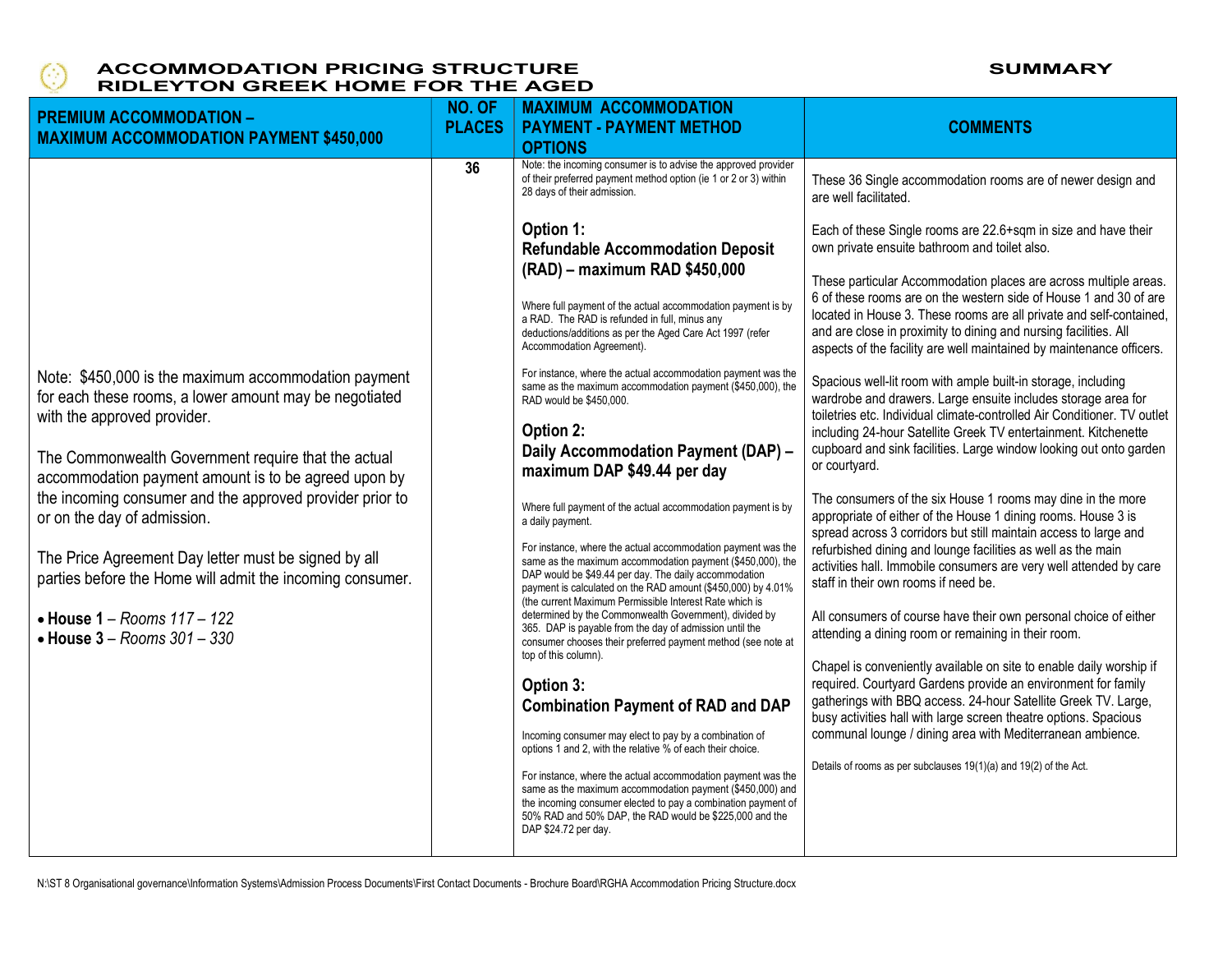

| <b>MEMORY SUPPORT UNIT -</b><br><b>MAXIMUM ACCOMMODATION PAYMENT \$460,000</b>                                                                                                                                                                                                                                                                                                                                                                                                                                      | NO. OF<br><b>PLACES</b> | <b>MAXIMUM ACCOMMODATION</b><br><b>PAYMENT - PAYMENT METHOD</b><br><b>OPTIONS</b>                                                                                                                                                                                                                                                                                                                                                                                                                                                                                                                                                                                                                                                                                                                                                                                                                                                                                                                                                                                                                                                                                                                                                                                                                                                                                                                                                                                                                                                                                                                                                                                                                                                                                                                       | <b>COMMENTS</b>                                                                                                                                                                                                                                                                                                                                                                                                                                                                                                                                                                                                                                                                                                                                                                                                                                                                                                                                                                                                                                                                                                                                                                                                                                                                                                                                                                                                                                                                                                                                                            |
|---------------------------------------------------------------------------------------------------------------------------------------------------------------------------------------------------------------------------------------------------------------------------------------------------------------------------------------------------------------------------------------------------------------------------------------------------------------------------------------------------------------------|-------------------------|---------------------------------------------------------------------------------------------------------------------------------------------------------------------------------------------------------------------------------------------------------------------------------------------------------------------------------------------------------------------------------------------------------------------------------------------------------------------------------------------------------------------------------------------------------------------------------------------------------------------------------------------------------------------------------------------------------------------------------------------------------------------------------------------------------------------------------------------------------------------------------------------------------------------------------------------------------------------------------------------------------------------------------------------------------------------------------------------------------------------------------------------------------------------------------------------------------------------------------------------------------------------------------------------------------------------------------------------------------------------------------------------------------------------------------------------------------------------------------------------------------------------------------------------------------------------------------------------------------------------------------------------------------------------------------------------------------------------------------------------------------------------------------------------------------|----------------------------------------------------------------------------------------------------------------------------------------------------------------------------------------------------------------------------------------------------------------------------------------------------------------------------------------------------------------------------------------------------------------------------------------------------------------------------------------------------------------------------------------------------------------------------------------------------------------------------------------------------------------------------------------------------------------------------------------------------------------------------------------------------------------------------------------------------------------------------------------------------------------------------------------------------------------------------------------------------------------------------------------------------------------------------------------------------------------------------------------------------------------------------------------------------------------------------------------------------------------------------------------------------------------------------------------------------------------------------------------------------------------------------------------------------------------------------------------------------------------------------------------------------------------------------|
| Note: \$460,000 is the maximum accommodation payment<br>for each these rooms, a lower amount may be negotiated<br>with the approved provider.<br>The Commonwealth Government require that the actual<br>accommodation payment amount is to be agreed upon by<br>the incoming consumer and the approved provider prior to<br>or on the day of admission.<br>The Price Agreement Day letter must be signed by all<br>parties before the Home will admit the incoming consumer.<br>$\bullet$ House 4 - Rooms 401 - 413 | 13                      | Note: the incoming consumer is to advise the approved provider<br>of their preferred payment method option (ie 1 or 2 or 3) within<br>28 days of their admission.<br>Option 1:<br><b>Refundable Accommodation Deposit</b><br>(RAD) - maximum RAD \$460,000<br>Where full payment of the actual accommodation payment is by<br>a RAD. The RAD is refunded in full, minus any<br>deductions/additions as per the Aged Care Act 1997 (refer<br>Accommodation Agreement).<br>For instance, where the actual accommodation payment was the<br>same as the maximum accommodation payment (\$460,000), the<br>RAD would be \$460,000.<br>Option 2:<br>Daily Accommodation Payment (DAP) -<br>maximum DAP \$50.54 per day<br>Where full payment of the actual accommodation payment is by<br>a daily payment.<br>For instance, where the actual accommodation payment was the<br>same as the maximum accommodation payment (\$460,000), the<br>DAP would be \$50.54 per day. The daily accommodation<br>payment is calculated on the RAD amount (\$460,000) by 4.01%<br>(the current Maximum Permissible Interest Rate which is<br>determined by the Commonwealth Government), divided by<br>365. DAP is payable from the day of admission until the<br>consumer chooses their preferred payment method (see note at<br>top of this column).<br>Option 3:<br><b>Combination Payment of RAD and DAP</b><br>Incoming consumer may elect to pay by a combination of<br>options 1 and 2, with the relative % of each their choice.<br>For instance, where the actual accommodation payment was the<br>same as the maximum accommodation payment (\$460,000) and<br>the incoming consumer elected to pay a combination payment of<br>50% RAD and 50% DAP, the RAD would be \$230,000 and the<br>DAP \$25.27 per day. | These 13 Single accommodation rooms comprise our first-floor<br>Memory Support Unit. This section of House 4 offers a newer and<br>more private set of rooms in a quiet and intimate environment<br>Each of these Single rooms are 22.6sqm in size and have their<br>own modern private ensuite bathroom and toilet also.<br>All aspects of the facility are well maintained by maintenance<br>officers.<br>Spacious well-lit room with ample built-in storage, including<br>wardrobe and drawers. Large ensuite includes storage area for<br>toiletries etc. Individual climate-controlled Air Conditioner. TV outlet<br>including 24-hour Satellite Greek TV entertainment. Kitchenette<br>cupboard and sink facilities. First floor location with large window<br>looking out over garden or courtyard.<br>The consumers of the Memory Support Unit rooms are treated to a<br>very peaceful setting as is necessary for the dementia focus in-<br>unit. The in-unit day room and dining facilities are sunlit and very<br>well staffed. Clinical facilities are right beside the corridor of the<br>rooms allowing for every need to be catered for promptly.<br>Chapel is conveniently available on site to enable daily worship if<br>required. Courtyard Gardens provide an environment for family<br>gatherings with BBQ access. 24-hour Satellite Greek TV. Large<br>activities hall with large screen theatre options. Intimate communal<br>lounge / dining area with seating for 13 people.<br>Details of rooms as per subclauses 19(1)(a) and 19(2) of the Act. |